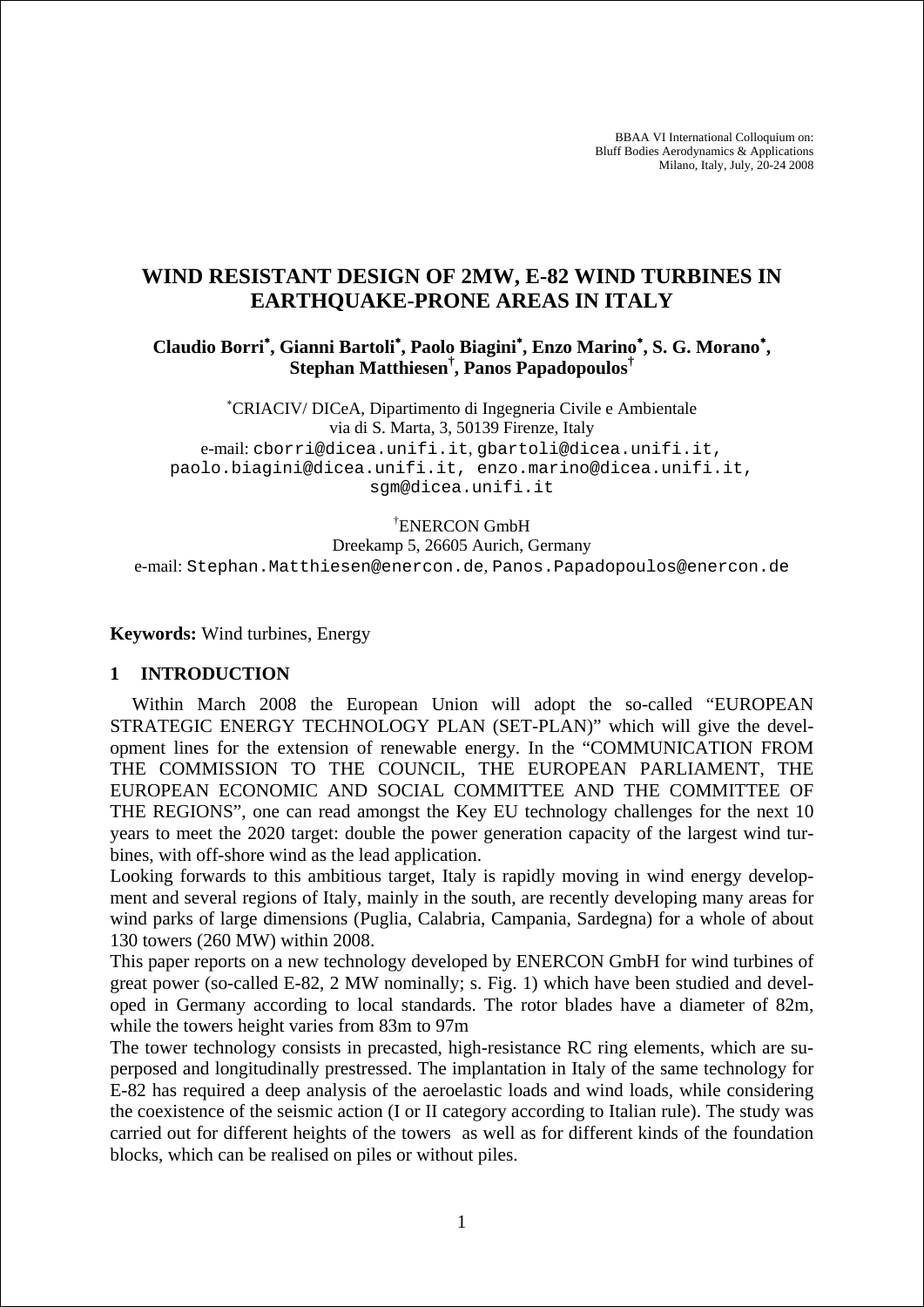

Figure 1: the 2MW wind turbine (ENERCON E-82) Figure 2: The concrete part and the first steel segment



have been assembled

#### **2 WIND LOADS ON AN E-82 TYPE WIND TURBINE**

Aeroelastic wind loads on the rotor E-82 are delivered by the constructor and certified by primary agencies (German Lloyd amongst others). Aeroelastic loads are delivered through a table-wise, according to format reported in Table 1.

| Height $[m]$ | <b>CCE</b> | Safety factor                                                                                                            | Fx[N] | $FV$ [N] | <b>Fz[N]</b> |  | $Mx$ [Nm] $My$ [Nm] $Mz$ [Nm] |
|--------------|------------|--------------------------------------------------------------------------------------------------------------------------|-------|----------|--------------|--|-------------------------------|
| 0.00         |            | $ 6.2_{-}$ w303 SFF = 1.1 SFM = 1.1 $ -6.25E+05 -4.92E+03 -7.91E+06 -6.35E+04 -3.83E+07 2.34E+04 $                       |       |          |              |  |                               |
| 19.13        |            | $1.5_{\text{W}}142$ SFF = 1.35 SFM = 1.1 -4.30E+05 -1.16E+05 -6.22E+06 2.00E+06 -2.98E+07 -3.91E+05                      |       |          |              |  |                               |
| 38.26        |            | $1.5$ w142 SFF = 1.35 SFM = 1.1 -4.09E+05 -3.95E+04 -3.80E+06 -2.02E+05 -2.16E+07 -3.47E+05                              |       |          |              |  |                               |
| 57.39        |            | $1.5 \text{ w142}$ SFF = 1.35 SFM = 1.1 -3.65E+05 9.92E+03 -1.85E+06 -5.15E+05 -1.38E+07 -3.49E+05                       |       |          |              |  |                               |
| 83.30        |            | $[2.2_{\text{W}}102]$ SFF = 1.1 SFM = 1.1 $\text{-}1.00E + 05$ 1.12E + 05 -1.30E + 06 4.19E + 05 -6.43E + 06 -1.60E + 03 |       |          |              |  |                               |

<span id="page-1-0"></span>Table 1: Aeroelastic loads on the wind turbine tower

All loads are provided, as a function of the height, in correspondence of 5 tower sections, including the resultant force and bending moment, on the top of the tower, due to the wind action on the rotor. These loads are derived from a three dimensional numerical model of the whole system which is able to take into account of the elasticity of both rotor blades and concrete-steel tower. This model has been analyzed in two configurations: the first one with a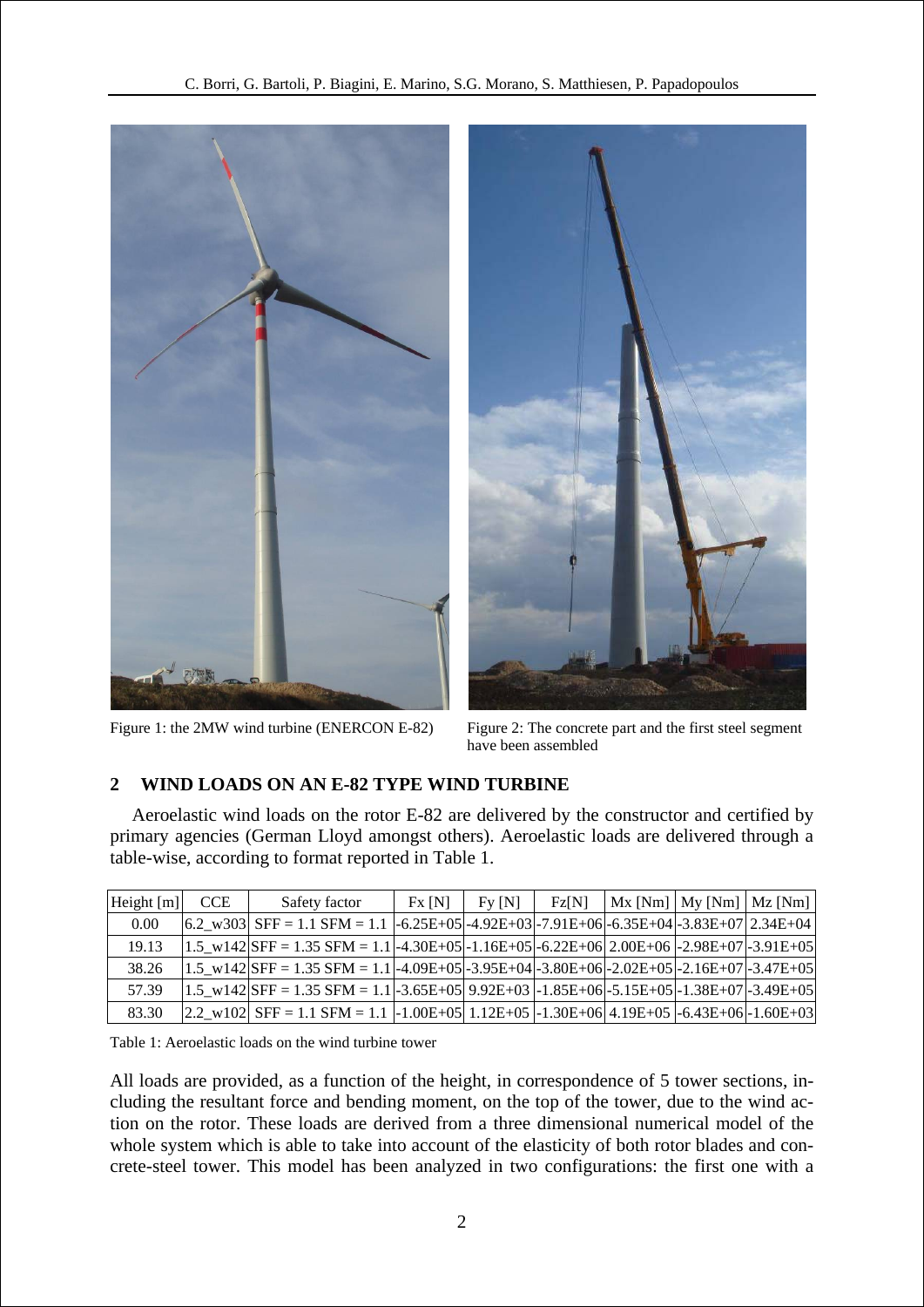perfect restraint at the base, while the second one with an elastic spring at the base, simulating the elasticity of the system terrain-foundation. From a safety point of view, all internal forces are firstly provided in correspondence of the single elementary load conditions and then enveloped in order to obtain the maximum for the six characteristics of solicitation in the tower ([Table 1](#page-1-0)).

#### **3 THE PRESTRESSED TOWER TECHNOLOGY: MATERIALS AND BUILDING PROCESS**

The tower is made by ring elements of high-resistance concrete  $(f_{ck} 45 \div 60 \text{ N/mm}^2)$  with a steel segment on the top, which is hosting the flange to carry the nacelle and the rotor. Foundations have been realized by means of a circular concrete crown which, in the inner part, host the anchorage devices for the prestressing system. The tower is made by 15-18 concrete segments and two steel segments, the first one allocating the top devices for the prestressing cables anchorages. The tower erection is carried out by superimposing each concrete segment by means of a special concrete mortar bed between segments. The tower prestressing is then performed only after the installation of the first steel segment. Hence the second steel cone reaches the maximum height, where the nacelle and the rotor are installed.

#### **4 UPGRADING OF THE TOWER DESIGN: STRUCTURAL ANALYSES AND VERIFICATIONS**

The upgrading of the design has consisted into a complete remodelling of the structure, by means of two Finite Elements (F.E.) Models: in the first one, the tower has been modeled by using beam elements, while in the two-dimensional shell elements have been used, in order to achieve a more detailed representation of the stresses distribution around the openings in the concrete shell. Static proofs on the whole structure have been evaluated by a set of load combinations, assuming the following partial safety factors for the wind and earthquake loads, according to the IEC-61400:2005:

|                         |             |      | <b>SLS</b> |             | <b>ULS</b> |                           |  |
|-------------------------|-------------|------|------------|-------------|------------|---------------------------|--|
|                         |             | Rare | Frequent   | Quasi Perm. | Wind       | $Wind + Earthq.$          |  |
| $\gamma_G$ Dead loads   | Favorable   | 1.00 | 1.00       | 1,00        | 0,90       | 0.90                      |  |
|                         | Unfavorable | 1.00 | 1,00       | 1,00        | 1,35       | 1,35                      |  |
| $\gamma_P$ Prestressing | Favorable   | 1.00 | 1.00       | 1,00        | 0,90       | 0.90                      |  |
|                         | Unfavorable | 1.00 | 1.00       | 1,00        | 1,20       | 1,20                      |  |
| Wind loads              |             | 1,00 | 1,00       | 1,00        | 1,10       | $1.1 \times 0.15 = 0.165$ |  |
| Seismic loads           |             |      |            |             |            | 1,00                      |  |

Table 2: Partial safety factors assumed in the tower design

Elementary wind condition are evaluated according to following international standards: IEC 61400:2005 (Ref. [2]) and Dibt 2004 (*Richtlinie für Windenergieanlagen*) (Ref. [3]), the second ones being strictly lied to the first one. These Codes provide a complete set of elementary load condition to be analyzed and which cover a large amount of ultimate, serviceability and abnormal configurations where the wind generators can be found operating itself. Moreover they provide also the partial safety factors, both for the material and for the load, to be used for each wind load condition.

In the investigated case, a complete check has been performed in order to evaluate the tower safety when a seismic load has to be taken into account; because of the absence of seismic